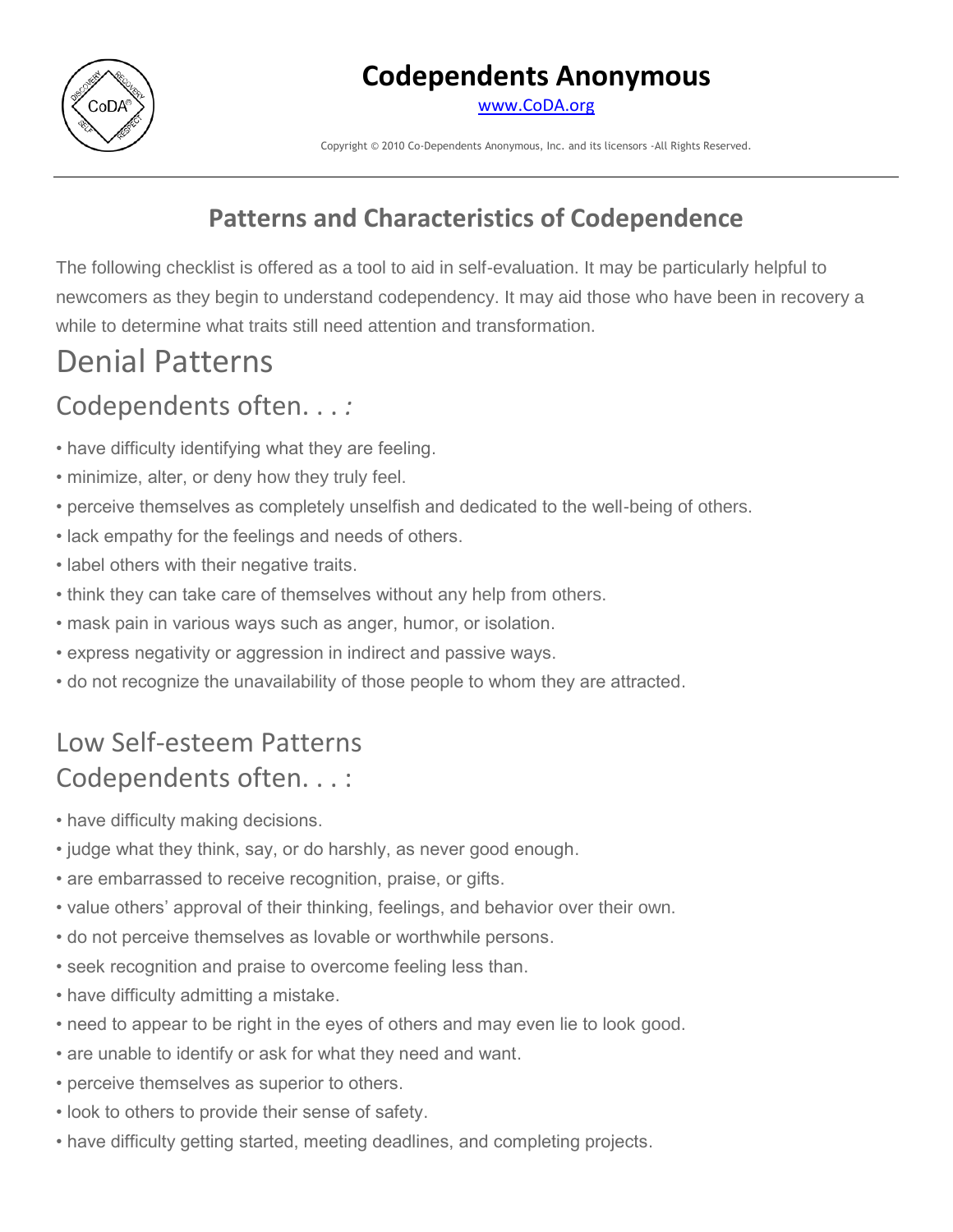• have trouble setting healthy priorities and boundaries.

# Compliance Patterns

#### Codependents often. . . :

- are extremely loyal, remaining in harmful situations too long.
- compromise their own values and integrity to avoid rejection or anger.
- put aside their own interests in order to do what others want.
- are hypervigilant regarding the feelings of others and take on those feelings.
- are afraid to express their beliefs, opinions, and feelings when they differ from those of others.
- accept sexual attention when they want love.
- make decisions without regard to the consequences.
- give up their truth to gain the approval of others or to avoid change.

Patterns and Characteristics of Codependence

## Control Patterns Codependents often. . . :

- believe people are incapable of taking care of themselves.
- attempt to convince others what to think, do, or feel.
- freely offer advice and direction without being asked.
- become resentful when others decline their help or reject their advice.
- lavish gifts and favors on those they want to influence.
- use sexual attention to gain approval and acceptance.
- have to feel needed in order to have a relationship with others.
- demand that their needs be met by others.
- use charm and charisma to convince others of their capacity to be caring and compassionate.
- use blame and shame to exploit others emotionally.
- refuse to cooperate, compromise, or negotiate.
- adopt an attitude of indifference, helplessness, authority, or rage to manipulate outcomes.
- use recovery jargon in an attempt to control the behavior of others.
- pretend to agree with others to get what they want.

# Avoidance Patterns

#### Codependents often. . . :

- act in ways that invite others to reject, shame, or express anger toward them.
- judge harshly what others think, say, or do.